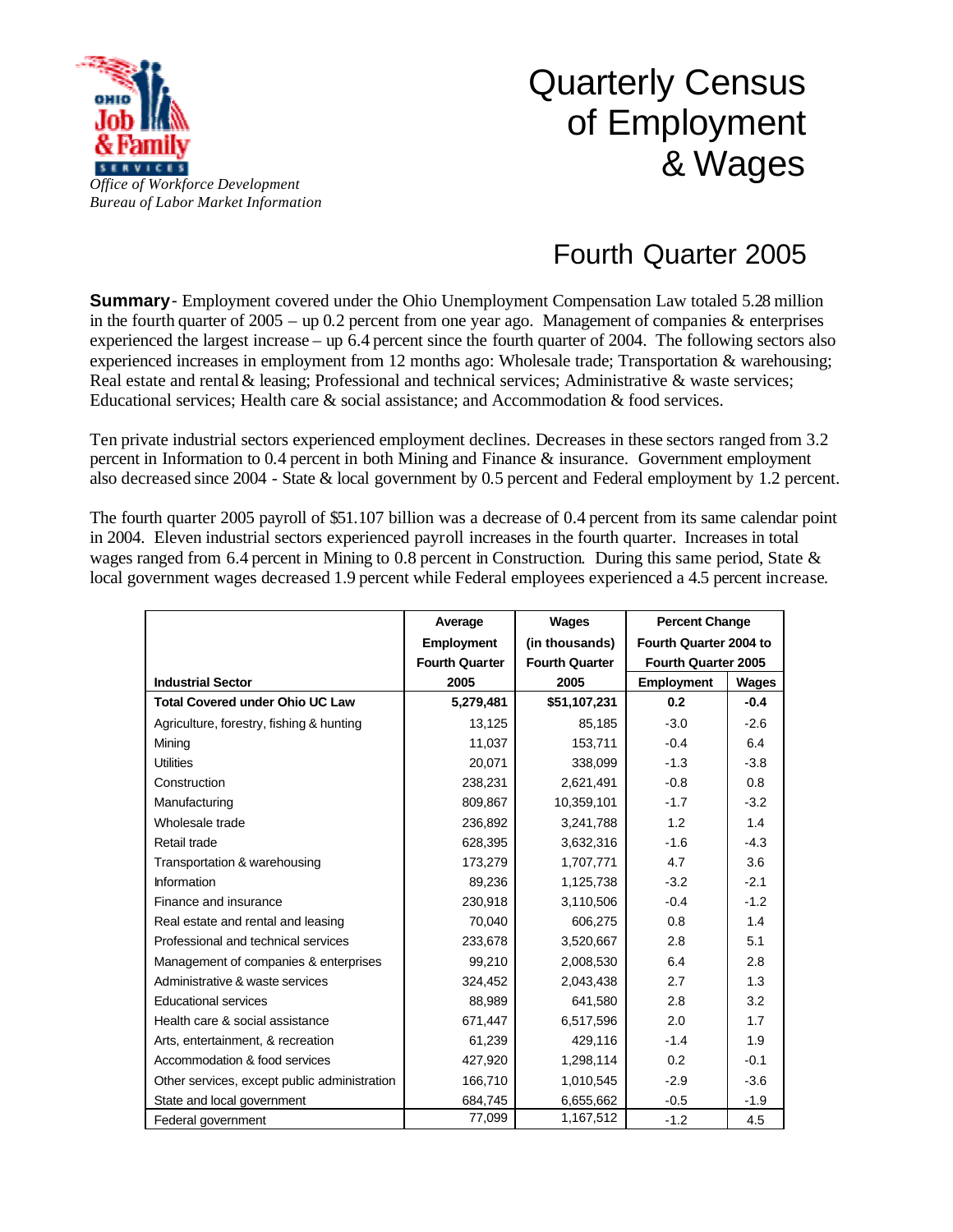Four of Ohio's ten largest counties experienced employment increases from their fourth quarter 2004 levels. Increases ranged from 3.0 percent in Butler County to 0.5 percent in Lucas County. Cuyahoga, Franklin, Hamilton, Montgomery, and Stark Counties all suffered employment declines from one year ago with drops ranging from 1.7 percent in Montgomery County to 0.5 percent in Hamilton County.

Three of the ten largest counties experienced a payroll increase since 2004. Payroll gains ranged from 2.2 percent in Butler County to 0.5 percent in Mahoning County. Cuyahoga, Franklin, Lorain, Lucas, Montgomery, Stark, and Summit Counties all experienced payroll decreases since the fourth quarter of 2004.

|                                        | Average               | Wages                 | <b>Percent Change</b>      |        |
|----------------------------------------|-----------------------|-----------------------|----------------------------|--------|
|                                        | <b>Employment</b>     | (in thousands)        | Fourth Quarter 2004 to     |        |
|                                        | <b>Fourth Quarter</b> | <b>Fourth Quarter</b> | <b>Fourth Quarter 2005</b> |        |
| County                                 | 2005                  | 2005                  | <b>Employment</b>          | Wages  |
| <b>Total Covered under Ohio UC Law</b> | 5,279,481             | \$51,107,231          | 0.2                        | $-0.4$ |
| <b>Butler</b>                          | 138,338               | 1,317,537             | 3.0                        | 2.2    |
| Cuyahoga                               | 740,183               | 8,133,859             | $-1.0$                     | $-2.1$ |
| Franklin                               | 680,434               | 7,075,583             | $-0.7$                     | $-1.0$ |
| <b>Hamilton</b>                        | 534,266               | 6,179,528             | $-0.5$                     | 2.1    |
| Lorain                                 | 101,043               | 907.078               | 0.0                        | $-1.6$ |
| Lucas                                  | 226,978               | 2,135,461             | 0.5                        | $-2.0$ |
| Mahoning                               | 105,891               | 850,766               | 0.8                        | 0.5    |
| Montgomery                             | 275,459               | 2,771,484             | $-1.7$                     | $-2.0$ |
| Stark                                  | 166,119               | 1,396,183             | $-0.8$                     | $-0.9$ |
| Summit                                 | 272,316               | 2,709,646             | 2.0                        | $-0.1$ |
| All other counties                     | 2.038.454             | 17,630,106            | 0.9                        | 0.0    |

The chart that follows presents the percentage of Ohio covered employment in each of the ten largest counties and all other counties combined. Ten of Ohio's 88 counties account for more than 61 percent of the state's covered employment.



## **Fourth Quarter 2005 Employment - Ten Largest Counties**